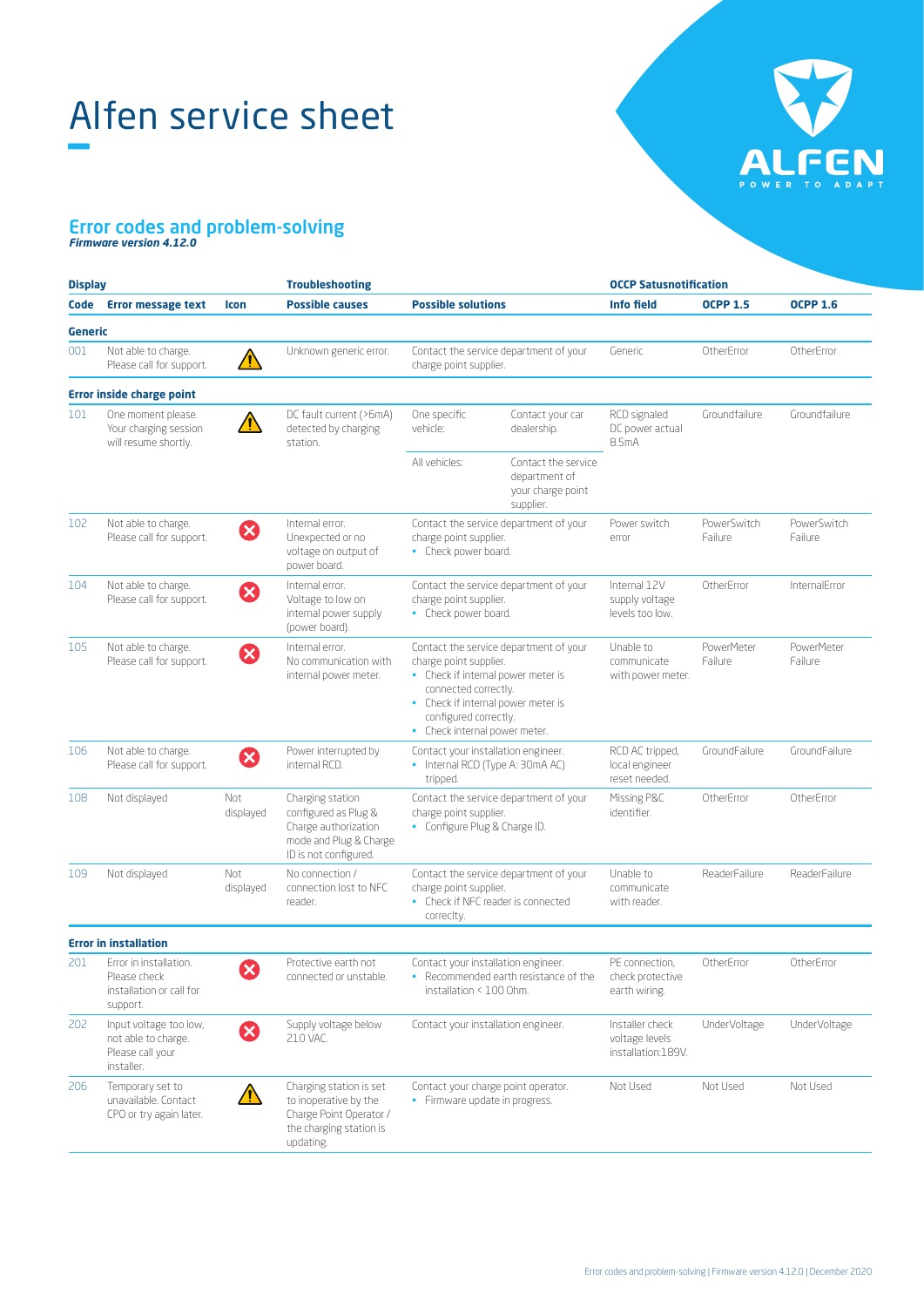# Alfen service sheet –



### Error codes and problem-solving *Firmware version 4.12.0*

| <b>Display</b>      |                                                                                |                  | <b>Troubleshooting</b>                                                                               |                                                                                                                                                     |                                                                        | <b>OCCP Satusnotification</b>                               |                            |                               |
|---------------------|--------------------------------------------------------------------------------|------------------|------------------------------------------------------------------------------------------------------|-----------------------------------------------------------------------------------------------------------------------------------------------------|------------------------------------------------------------------------|-------------------------------------------------------------|----------------------------|-------------------------------|
| Code                | <b>Error message text</b>                                                      | Icon             | <b>Possible causes</b>                                                                               | <b>Possible solutions</b>                                                                                                                           |                                                                        | <b>Info field</b>                                           | <b>OCPP 1.5</b>            | <b>OCPP 1.6</b>               |
|                     | <b>Error in installation</b>                                                   |                  |                                                                                                      |                                                                                                                                                     |                                                                        |                                                             |                            |                               |
| 208                 | Not displayed                                                                  | Not<br>displayed | Supply voltage above<br><b>275 VAC</b>                                                               | Contact the service department of your<br>charge point supplier.<br>• Check voltage levels.                                                         |                                                                        | Installer check<br>voltage levels<br>installation:275V      | OtherError                 | OtherError                    |
| 209                 | Not displayed                                                                  | Not<br>displayed | No connection /<br>connection lost to<br>DSMR4.x / SMR5.0 (P1)<br>smart energy Meter                 | Contact the service department of your<br>charge point supplier.<br>• Check DSMR4.x / SMR5.0 (P1) smart<br>energy Meter connection.                 |                                                                        | P1 lost, in safe<br>mode max<br>6A check P1<br>connection.  | OtherError                 | OtherError                    |
| 210                 | Not displayed                                                                  | Not<br>displayed | No connection /<br>connection lost<br>to Modbus TCP/IP<br>energy meter / energy<br>management system | Contact the service department of your<br>charge point supplier.<br>• Check Modbus TCP/IP energy meter /<br>energy management system.               |                                                                        | Modbus TCP/IP<br>lost, in safe mode<br>max 6A.              | OtherFrror                 | OtherError                    |
| 211                 | Not able to lock cable.<br>Please call for support.                            | ×                | Unabable to move<br>locking motor during<br>build-in self-test.                                      | Contact your installation engineer.<br>• Check if locking motor is connected<br>correctly.<br>• Check if locking motor can move.                    |                                                                        | Unable to move<br>lock motor.                               | ConnectorLock<br>Failure   | ConnectorLock<br>Failure      |
| 212                 | Error in installation.<br>Please check<br>installation or call for<br>support. | ×                | Missing phase in<br>installation.                                                                    | Contact your installation engineer.<br>• Check voltage levels.                                                                                      |                                                                        | Missing phase<br>L2 in installation.                        | UnderVoltage               | UnderVoltage                  |
| <b>Error in car</b> |                                                                                |                  |                                                                                                      |                                                                                                                                                     |                                                                        |                                                             |                            |                               |
| 301                 | One moment please<br>your charging session<br>will resume shortly.             |                  | Unknown error in<br>communication with car.                                                          | • Check car and charging cable.<br>Otherwise contact the service depart-<br>$\bullet$<br>ment of your charge point supplier.                        |                                                                        | Not Used                                                    | Not Used                   | Not Used                      |
| 302                 | One moment please<br>your charging session<br>will resume shortly.             |                  | Safety measure, Vehicle<br>draws more power than<br>allowed / did not reduce                         | One specific<br>vehicle:                                                                                                                            | Contact your car<br>dealership.                                        | Over current<br>detected allowed<br>16.0A actual<br>17.2A.  | PowerCurrent<br>Failure    | PowerCurrent<br>Failure       |
|                     |                                                                                |                  | power in time according<br>to the IEC 61851 norm.                                                    | All vehicles:                                                                                                                                       | Contact the service<br>department of<br>your charge point<br>supplier. |                                                             |                            |                               |
| 303                 | One moment please<br>your charging session<br>will resume shortly.             |                  | Safetey measure, vehicle<br>has started and stopped<br>charging to often within<br>1 minute.         | • Check car and charging cable.<br>• Otherwise contact the service depart-<br>ment of your charge point supplier.                                   |                                                                        | Charging is<br>started too often<br>check car and<br>cable. | OtherError                 | FV.<br>Communication<br>Error |
| 304                 | Charging not started<br>vet to continue please<br>reconnect cable.             |                  | Cable connected for more<br>than 2 minutes without<br>starting a charging<br>session.                | • Reconnect cable and start charging<br>session within 2 minutes.<br>• Otherwise contact the service depart-<br>ment of your charge point supplier. |                                                                        | Cable connected<br>without tag<br>remove cable<br>retry.    | NoError                    | NoError                       |
|                     | Error from outside (user, plug, cable, weather influences, etc.)               |                  |                                                                                                      |                                                                                                                                                     |                                                                        |                                                             |                            |                               |
| 401                 | Inside temperature<br>high.<br>Charging will resume<br>shortly.                |                  | Temperature inside the<br>charge point above 70<br>degrees Celsius.                                  | Unexpected:<br>• Ambient<br>temperature.<br>• No EV charging.                                                                                       | Contact the service<br>department of<br>your charge point<br>supplier. | Temperature<br>inside charger ><br>70.0, actual 71.8.       | <b>High</b><br>Temperature | <b>High</b><br>Temperature    |
|                     |                                                                                |                  |                                                                                                      | Expected:<br>• Ambient<br>temperature.<br>• Installed in<br>direct sunlight.<br>• EV charging.                                                      | Contact your<br>installation<br>engineer.                              |                                                             |                            |                               |
| 402                 | Inside temperature low.<br>Charging will resume<br>shortly.                    | /!\              | Temperature inside the<br>charge point below -40<br>degrees Celsius.                                 | Unexpected ambient temperature.<br>• Contact the service department of<br>your charge point supplier.<br>Expected ambient temperature.              |                                                                        | Temperature<br>inside charger<br><-20.0 actual<br>$-30.0.$  | OtherFrror                 | OtherError                    |